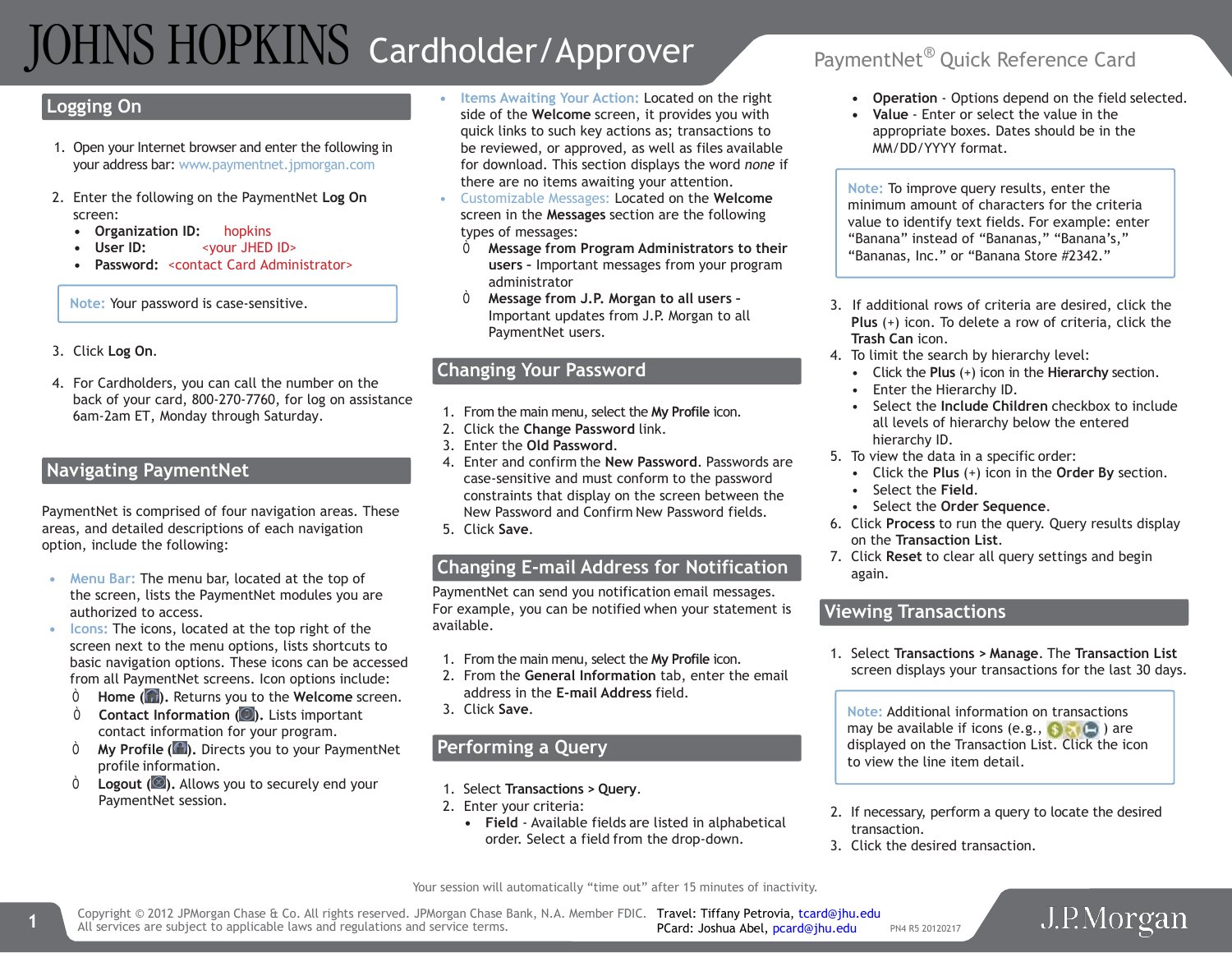# TOHNS HOPKINS Cardholder/Approver PaymentNet® Quick Reference Card

- 4. On the **Transaction Detail** screen, select the appropriate tab to view additional information:
	- General Information
	- Receipts
	- Addendum

## **Cost Splitting Transactions**

- 1. Select **Transactions > Manage**.
- 2. On the **Transaction List** screen, click the transaction you want to split.
- 3. On the **General Information** tab, click **Add Lines**.
- 4. Enter the number of lines to add in the field that displays and click **Add**. The total transaction amount will be divided evenly among each line.
- 5. Make any necessary changes, including description, percentage/amount, and code allocation for each line.
- 6. Click **Save**.

### **Allocating & Approving Transactions**

- 1. Select **Transactions > Query**.
- 2. Select applicable **Criteria**, such as a post date range.
- 2. On the **Transaction List** screen, click the transaction you want to allocate.
- 3. On the **General Information** tab, select the Chart of Accounts from the **Chart of Accounts** field in the **Accounting Codes** section.
- 5. Enter the appropriate Accounting Code information.
- 6. Enter applicable information in the **Transaction Notes** field if needed.
- 7. Select the **Reviewed** checkbox, then click **Save** (Cardholder or Approver).
- 8. Select the **Approval** checkbox, then click **Save** (Approver only). The transaction is marked as **Approved** and locked from further editing.

### **Disputing Transactions**

**Note:** Before disputing a transaction, you must first attempt to resolve the issue directly with the merchant.

- 1. Select **Transactions > Manage**.
- 2. On the **Transaction List** screen, click the transaction you want to dispute.
- 3. On the **Transaction Detail** screen, click **Dispute**.
- 4. Confirm your **E-mail Address**.
- 5. Select the **Dispute Reason** from the drop-down list. The system refreshes and might require additional field input.
- 6. Enter any additional information, if necessary.
- 7. Click **Submit**.

**Note:** Track the status of your dispute online on the Transaction List.

- $\blacksquare$  = Dispute in Process
- $\blacksquare$  = Dispute Submitted
- $\blacksquare$  = Dispute Resolved

Click the colored squares and follow the steps to Undo or Resolve your dispute.

### **Selecting Statement Delivery Method**

- 1. From the main menu, select the **My Profile** icon.
- 2. Select the **Accounts** tab
- 3. Select the desired delivery method from the **Statement Delivery** drop-down list.
- 4. Click **Save**.

# **Viewing Statements (Cardholder Only)**

- 1. Select **Transactions > Statement**. The current billing cycle statement displays.
- 2. If you have more than one account number, use the **Account Number** drop-down box to view other statements.

**Note:** To view historical statements, select a date from the **Billing Date** drop-down list.

#### **Downloading and Printing Statements (Cardholder Only)**

- 1. Select **Transactions** > **Statement** to display the **Statement Detail** screen.
- 2. From the **Statement Detail** screen, click **Download Statement**.
- 3. Once the Adobe PDF file is open, you can save or print the statement.

## **Making a Payment (Travel Card Only)**

**Note:** Before you can make a payment, you must first have an account set up. For steps on setting up an account, see PaymentNet online help.

- 1. Select **Payments** > **Create** to display the **Payments Detail** screen.
- 2. From the drop-down list, select the account for which you want to make a payment.
- 3. Select the correct bank account.
	- To modify or create a bank account: 1. Select the **My Profile** icon
		- 2. Select the **Bank Information** tab.
- 4. Enter the **Payment** amount.
- 5. Select the **Payment Date**.
- 6. Click **Submit**. A dialog box opens and verifies the payment information.
- 7. Click **OK**.

## **Running Reports (Approver Only)**

- 1. Select **Reports > Create**.
- 2. On the **Report List**, select the report you want to run.

**Note:** To view only one report category at a time, select the type from the drop-down list.

Your session will automatically "time out" after 15 minutes of inactivity.